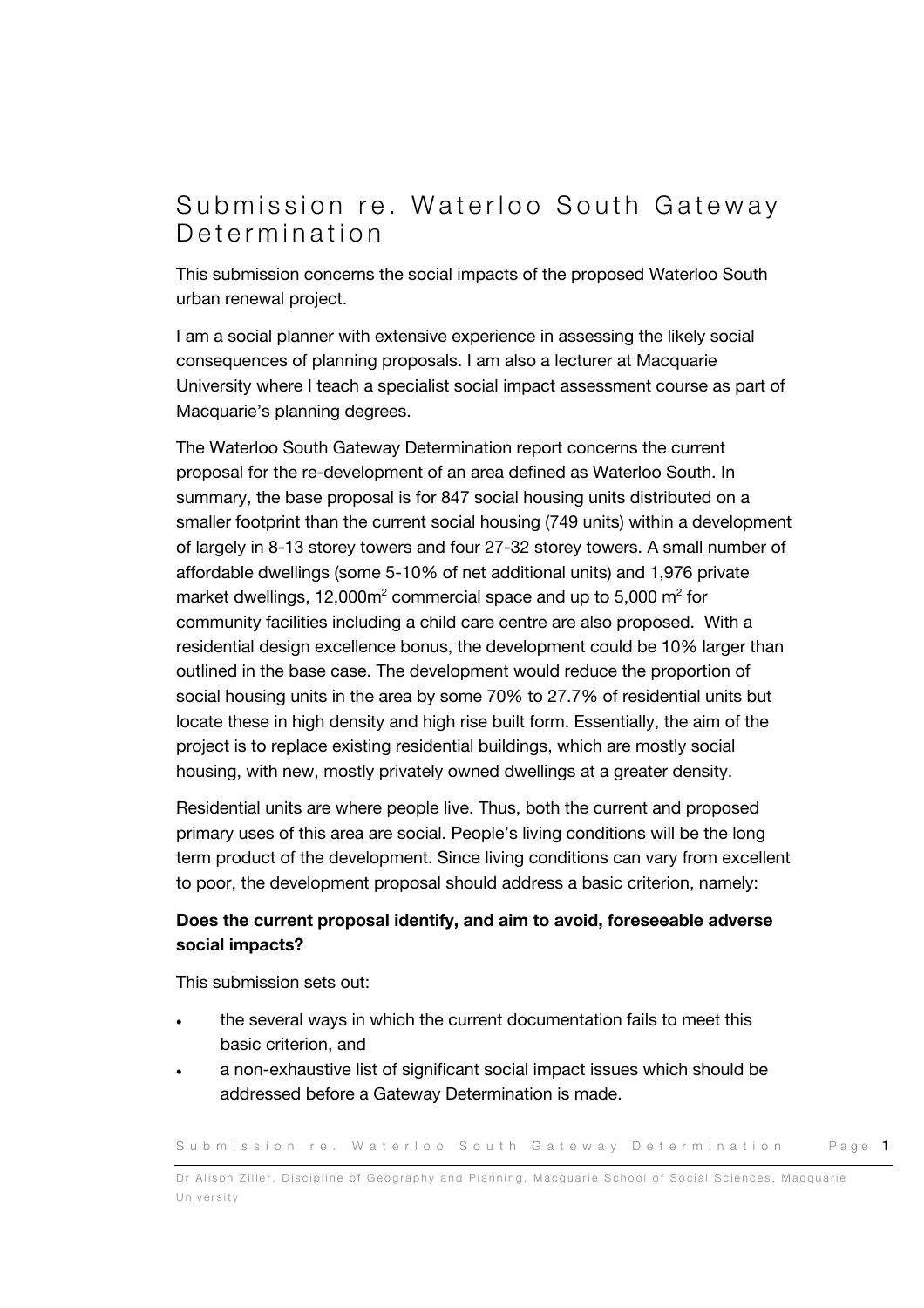## The Waterloo South Social Sustainability Report

In March 2020, a Waterloo South Social Sustainability Report [WS SSR] was prepared by the consulting firm Eltons for the NSW Land and Housing Corporation [LAHC]. The WS SSR states that it was prepared in response to Section 23 of Study Requirements for the Waterloo South project issued by the Department of Planning [DPE] to support a rezoning application to be lodged with the City of Sydney. The fundamental purpose of the report was to 'identify measures to promote positive social outcomes throughout the development of Waterloo South' and this was reflected in the Study Requirement 'to guide the implementation and scope of the project to promote positive social outcomes' (WS SSR p4).

While the Study Requirements also required an 'in-depth social needs analysis' and consideration of 'the relative equity of the project' (WS SSR p5), they did not require identification or assessment of likely adverse social impacts that might arise from the nature of the project or aspects of it. That is, the promotion of positive social outcomes was not expected to be derived from a consideration of what might go wrong. In fact there appears to be an underlying assumption that nothing could go wrong.

A separate Social Baseline Report was also prepared by the consulting firm GHD for LAHC. Although it was said to include ' recommendations and next steps to inform the preparation of the Social Sustainability Study' (GHD p i), the two documents were published concurrently (in March 2020).

The WS SSR was also prepared in response to City of Sydney Planning Proposal Lodgement Checklist requirements which included requirements for an 'outline of likely impacts' on relevant communities and 'a plan to reduce negative impacts' (WS SSR p5). These requirements seem to assume that 'likely impacts' might include some negative ones, but there was no direct requirement to work out what these might be. Further, the WS SSR says

> Conversations between LAHC and the City of Sydney have confirmed that a social impact assessment was not required and a Social Sustainability Report could be submitted. This Report does not intend to follow the methodology of a Social Impact Assessment, however, it responds to the above requirements (WS SSR p 6)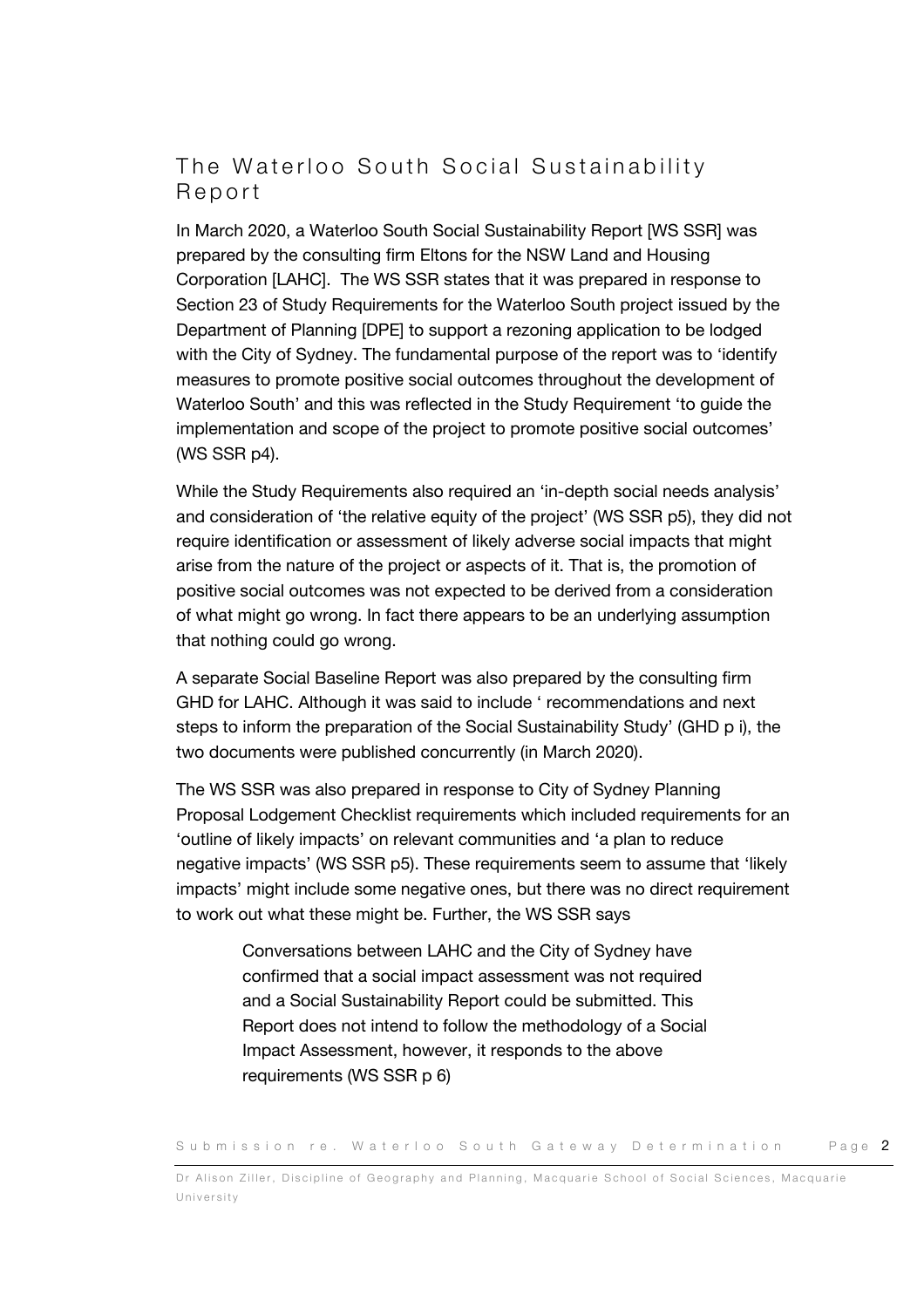The WS SSR was dated 25 March 2020 - more than a year before DPE published its Social Impact Assessment (SIA) Guideline for State Significant Projects. It might be said, therefore, that a SIA was not a mandatory requirement for this project. However, the question whether a SIA would be appropriate at this stage of major project development was raised by the consultants as reported at p6.

It appears therefore that failure to prepare a SIA, and identify likely adverse consequences, was not an oversight but a choice exercised by the responsible agencies.

The Gateway process is an initial and strategic high level assessment of what is proposed so as to avoid foreseeable flaws in subsequent development processes. The Redfern-Waterloo urban area is listed in Schedule 2 of the State and Regional Development SEPP 2011. The SEPP does not suggest that a major project at Gateway stage is not State Significant. In addition, while the Department's 2021 SIA Guideline for State Significant Projects had yet to be published, numerous guidelines were available at the time to which the LAHC could have referred for suitable methodologies. Even if a SIA as such were not mandatory, it was, and is, simply good practice to exercise caution at the early planning stages of a major urban renewal. One of the key functions of a SIA is to activate precaution. Consideration of social benefits alone is not a precautionary process. Assessing a planning proposal in terms of its likely benefits only is fundamentally flawed.

The omission of a SIA at this stage is formative. It validates a substantive and significant shortcoming in the planning process, and creates a precedent for omission of key social impact issues in subsequent documents. For this reason alone, the Gateway Determination Report lacks a justifiable basis for proposing this social initiative. A social sustainability report, and the WS SSR in particular, is not an alternative to a SIA.

A review of the documents suggests this Gateway proposal gives priority to developer financial feasibility considerations rather than the long term social quality and value of the places where people will live. Avoidance of a SIA appears to support this interpretation. An assessment is needed to take a longview account of emerging futures to ensure that the buildings, and their spatial context, will be fit for their social purpose during their anticipated life, that is, not just during the period in which the developer profits.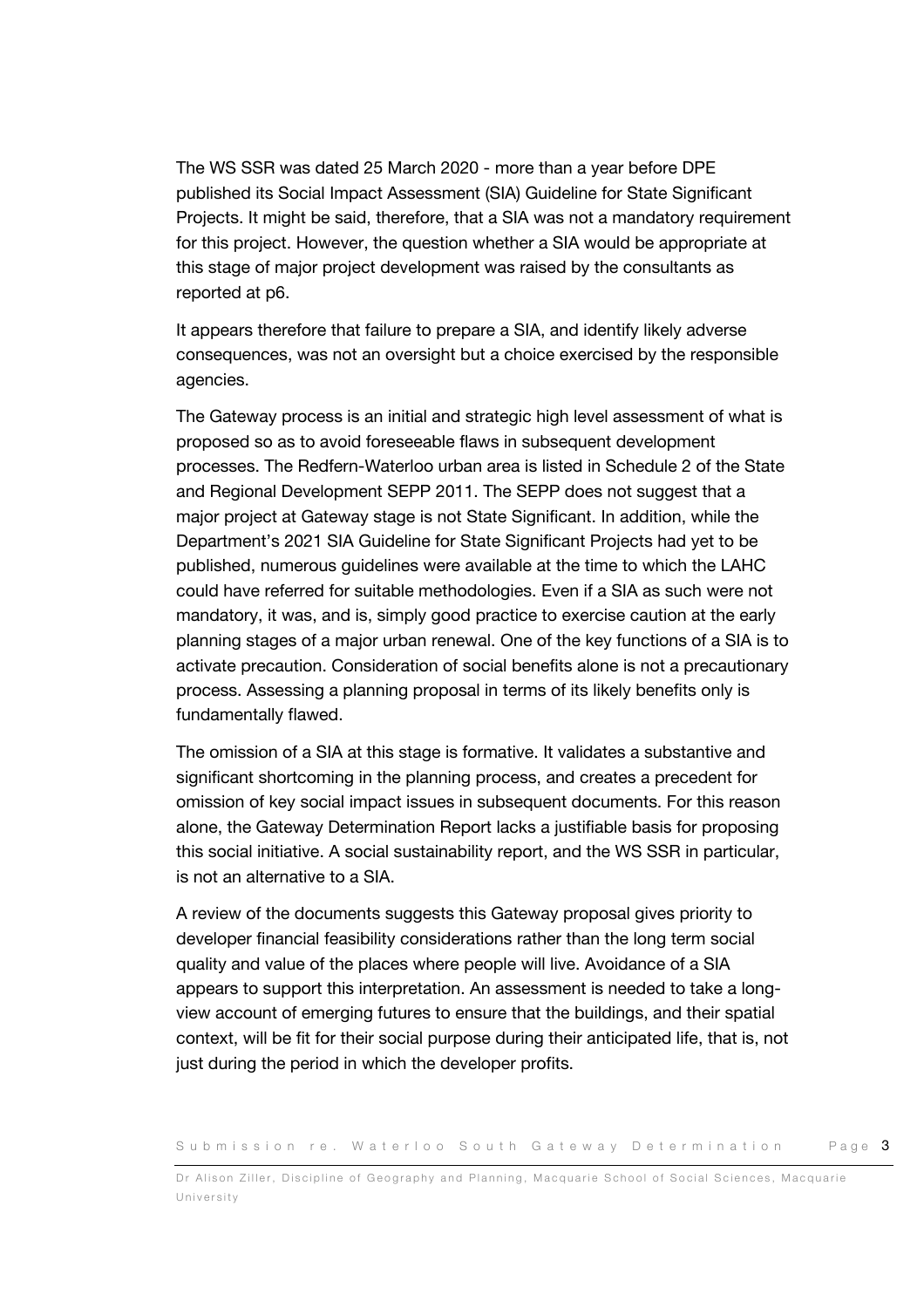In addition to the above major omission, the WS SSR report structure limits its analysis to three headings 'place, people and process' (WS SSR p 42). The basis for this report structure is unclear. It constitutes a second formative restriction on an assessment of likely social impacts. For example, the WS SSR could just as easily have been (but was not) structured under headings with a clear futures and precautionary focus, such as distributive equity impacts, public health impacts and climate warming impacts.

As it is, at best, the WS SSR is a wish list spun along with unsubstantiated claims and generalised assertions. This is epitomised by the list of targeted initiatives which appears at page 75 of the WS SSR, an extract of which is provided below.

| Group                 | <b>Issues</b>                                     | Targeted initiatives                                                         |
|-----------------------|---------------------------------------------------|------------------------------------------------------------------------------|
| Children and families | High unemployment and<br>low education levels     | Access to programs and support groups<br>especially for sole parent families |
|                       | Change in existing social<br>and support networks | Recreational opportunities through<br>public open space                      |
|                       |                                                   | Affordable childcare                                                         |
| Young people          | Disengaged youth                                  | Training and employment                                                      |
|                       | Mental health and drug<br>and alcohol abuse       | Youth support services                                                       |
|                       |                                                   | Subsidised TAFE                                                              |
|                       |                                                   | Recreational opportunities                                                   |

Extracted from Table 7 WS SSR p 75

Targeted initiatives are beyond the scope of the project.

Further,

- According to the WS SSR, the list of issues and responses in Table 7 both 'identifies key issues and targeted measures for different groups of the community' and 'will be considered for targeted delivery to social housing residents … by the future proponent' (WS SSR para 5.4.4 p 74). This sentence is not even consistent.
- The strategies as summarised in the WS SSR Executive Summary seem to be largely focused on social housing residents who will comprise at most 28%<sup>1</sup> of the anticipated residents of Waterloo South.

| Submission re. Waterloo South Gateway Determination<br>Page 4 |  |
|---------------------------------------------------------------|--|
|---------------------------------------------------------------|--|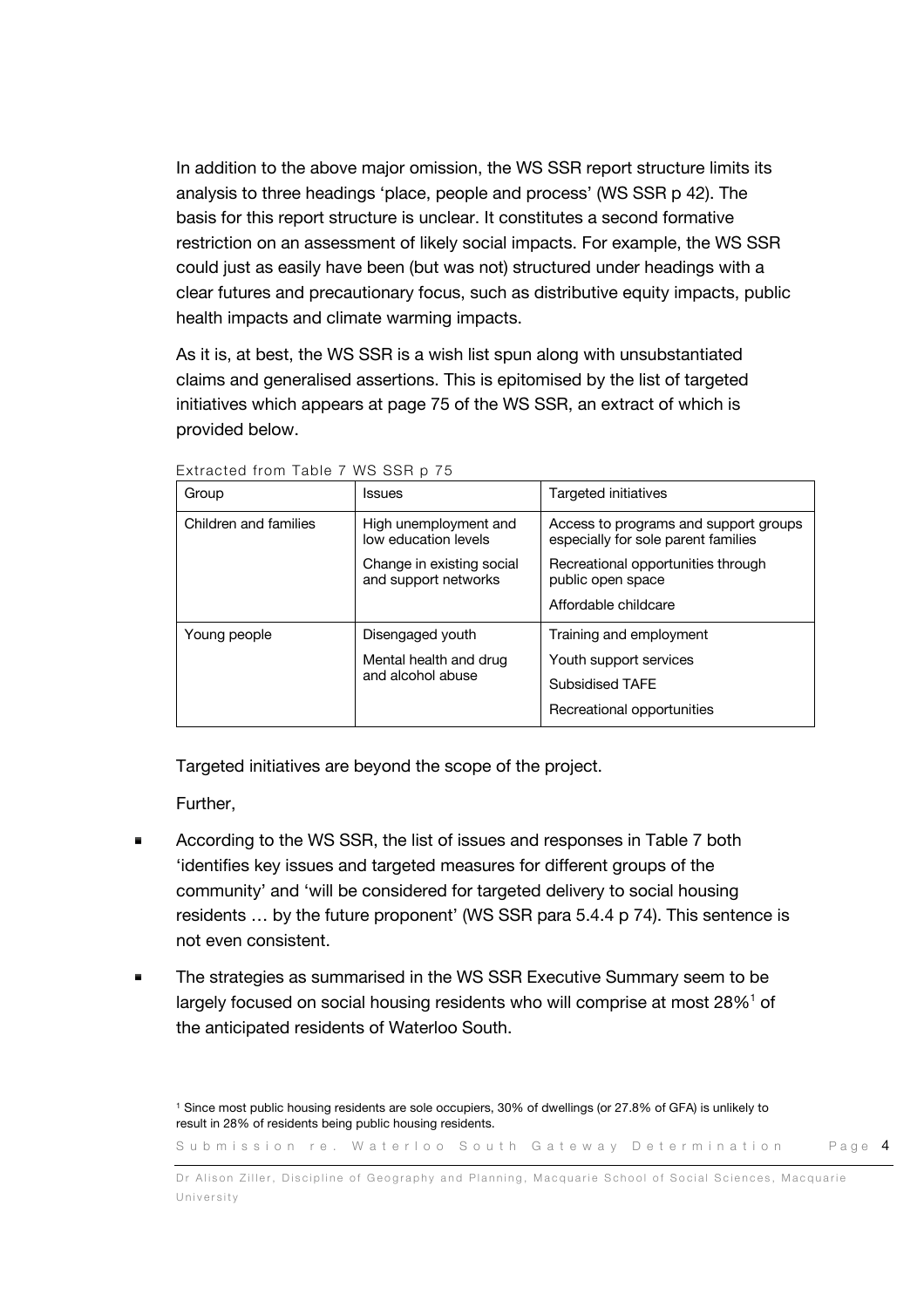- The WS SSR mentions the social determinants of health (p 19) but not the key findings of that literature as they apply to planning for housing.
- The WS SSR appears to accept that studies said to be underway are a sufficient substitute for identifying critical social issues.
- **The WS SSR suggests that 6700m<sup>2</sup> would be provided for community purposes** but fails to note that the child care centre, OOSH services and recreation facilities requiring an entry fee are likely to be mainly used by non-social housing residents – thus avoiding equity of access and provision issues.
- The WS SSR says that single tenure of buildings is supported by consultation findings (p44), but fails to say
	- a who was consulted,
	- b the stakeholder interests they represent, or
	- c how this feedback relates to research findings on this topic.

In short, the scope of the WS SSR is narrow both in terms of its focus on social benefits and in terms of its treatment of selected topics. It is opaque rather than foresightful. It does not appear to be tied to a strategic merit assessment of specific likely social impacts of this proposed development.

By failing to consider

- potential adverse social impacts,
- distributional equity issues,
- public health impacts,
- social consequences of climate change, and
- recent and foreseeable changes to the nature and distribution of work, work places and patterns of transport,

the WS SSR cannot be said to contribute reliably to a high-level strategic merit assessment of the social impacts of the proposed development. This is significant as the proposal is primarily for a long term residential development.

As a result a major required component of the Gateway Determination process appears to be missing. Thus, the Waterloo South Gateway Determination Report does not appear to meet the Department's requirements for 'a high-level check'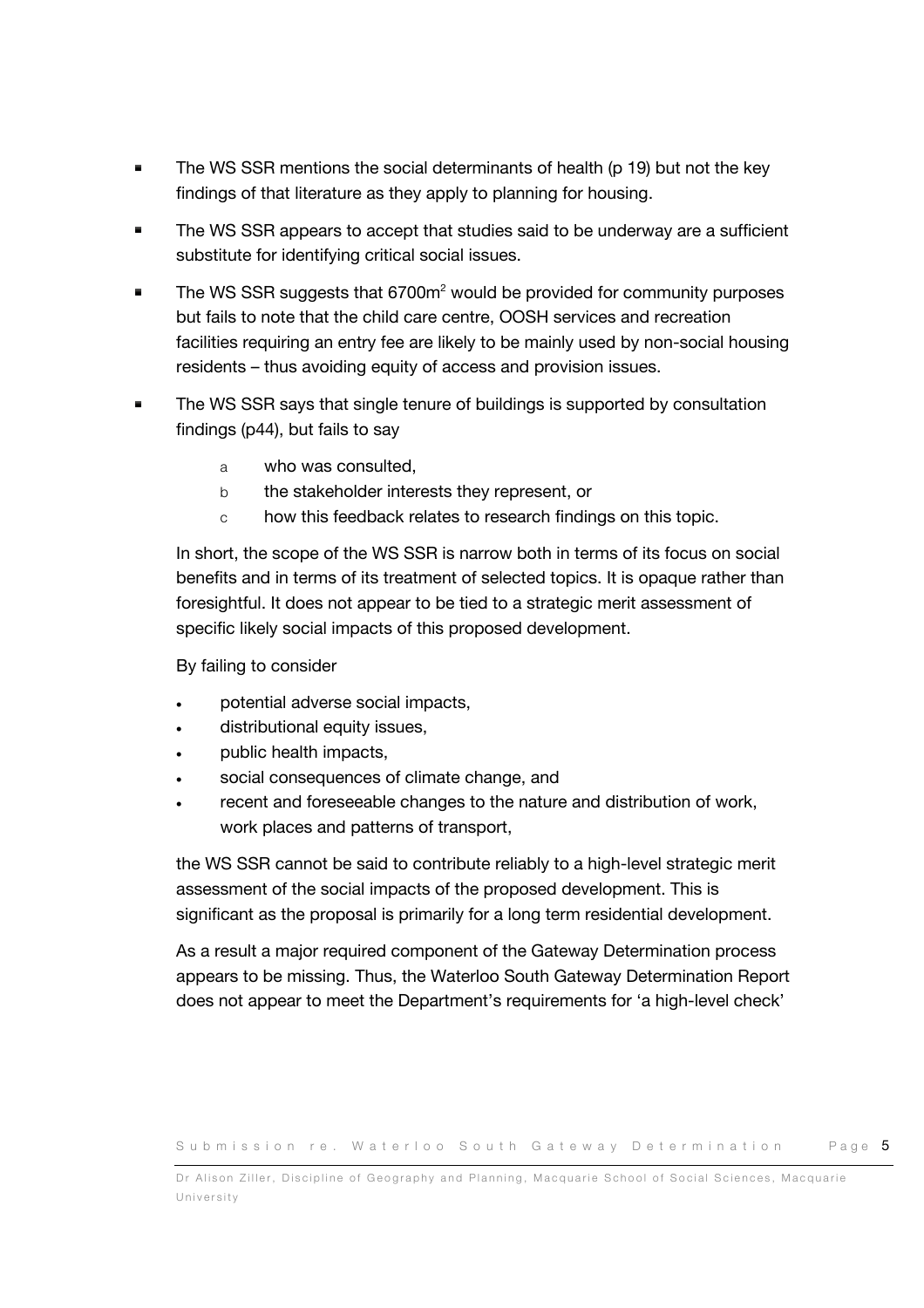and 'a strategic merit assessment' of this planning proposal against 'potential environmental, social, economic and infrastructure impacts'.<sup>2</sup>

## Strategic merit assessment omissions

The current proposal omits high level strategic social outcome concerns, which include but are not limited to:

- i the distributive impacts of the proposed development on social housing and private housing in the City of Sydney and, separately, Greater Sydney;
- ii other distributive equity issues (such as the potential use of social housing as a noise and pollution buffer for other residential development &/or to occupy the least desirable parts of the site);
- iii the social consequences of spatial segregation by housing occupant type;
- iv the social risks of concentrating people with high level complex needs in dense high rise developments;
- v the social impacts of high density urban development in the context of climate change;
- vi the social impacts of the role of high density dwellings in increasing infection rates and contributing to other public health risks;
- vii the implications of current and likely changes in workplace locations and travel to work patterns for dwelling density, design and amenity arising from:
	- a the pandemic experience, as well as
	- b rapid changes in technologies affecting patterns of employment and modes of transport, among other potential factors;
- viii equity and adequacy of proposed social infrastructure (including public open space, private open space, recreational space, community facility space) for a dense population among which there will be a high proportion

Submission re. Waterloo South Gateway Determination Page 6